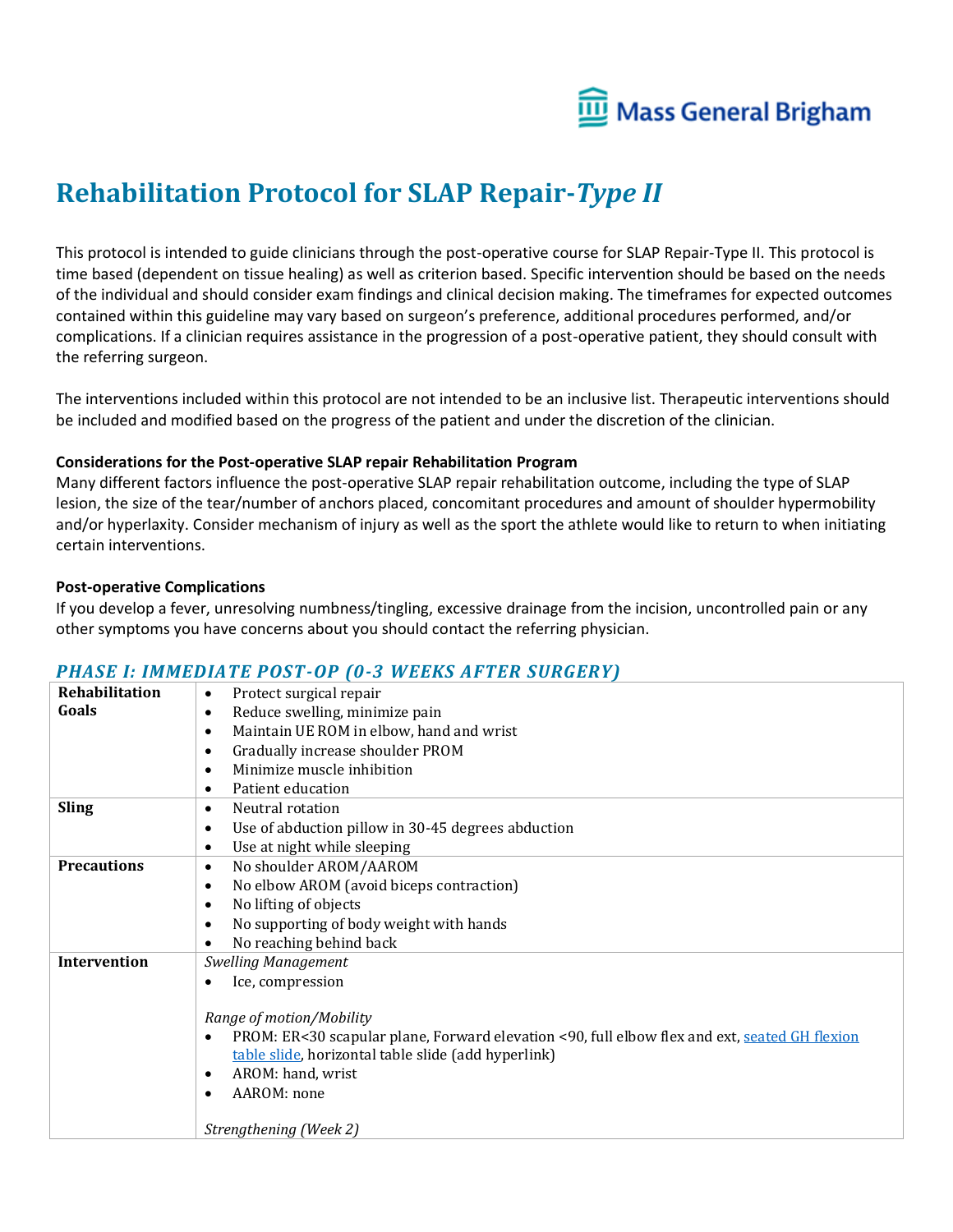|                 | Periscapular: scap retraction*, prone scapular retraction*, standing scapular setting*, supported<br>$\bullet$ |
|-----------------|----------------------------------------------------------------------------------------------------------------|
|                 | scapular setting, inferior glide, low row                                                                      |
|                 | *to neutral; avoid shoulder extension                                                                          |
|                 | Rotator cuff: submaximal pain-free isometrics                                                                  |
|                 | <b>Ball squeeze</b>                                                                                            |
| Criteria to     | 90 degrees shoulder PROM forward elevation                                                                     |
| <b>Progress</b> | 30 degrees of shoulder PROM ER in the scapular plane                                                           |
|                 | Full elbow PROM flexion and extension                                                                          |
|                 | Palpable muscle contraction felt in scapular and shoulder musculature                                          |
|                 | No complications with Phase I                                                                                  |

## *PHASE II: INTERMEDIATE POST-OP (4-6 WEEKS AFTER SURGERY)*

| Goals<br>Reduce swelling, minimize pain<br>$\bullet$<br>Gradually increase shoulder PROM<br>$\bullet$<br>Minimize substitution patterns with shoulder AAROM<br>$\bullet$<br>Initiate motor control exercise<br>$\bullet$<br>Patient education<br>$\bullet$<br><b>Sling</b><br>Neutral rotation<br>$\bullet$<br>Use of abduction pillow in 30-45 degrees abduction<br>$\bullet$<br>Use at night while sleeping<br>$\bullet$<br><b>Precautions</b><br>No shoulder AROM<br>$\bullet$<br>No elbow AROM (avoid biceps contraction)<br>$\bullet$<br>No lifting of objects<br>$\bullet$<br>No supporting of body weight with hands<br>$\bullet$<br>No reaching behind back<br>$\bullet$<br><b>Intervention</b><br>Range of motion/Mobility<br>*Continue with<br>PROM: ER<45 scapular plane, Forward elevation <120 |
|-------------------------------------------------------------------------------------------------------------------------------------------------------------------------------------------------------------------------------------------------------------------------------------------------------------------------------------------------------------------------------------------------------------------------------------------------------------------------------------------------------------------------------------------------------------------------------------------------------------------------------------------------------------------------------------------------------------------------------------------------------------------------------------------------------------|
|                                                                                                                                                                                                                                                                                                                                                                                                                                                                                                                                                                                                                                                                                                                                                                                                             |
|                                                                                                                                                                                                                                                                                                                                                                                                                                                                                                                                                                                                                                                                                                                                                                                                             |
|                                                                                                                                                                                                                                                                                                                                                                                                                                                                                                                                                                                                                                                                                                                                                                                                             |
|                                                                                                                                                                                                                                                                                                                                                                                                                                                                                                                                                                                                                                                                                                                                                                                                             |
|                                                                                                                                                                                                                                                                                                                                                                                                                                                                                                                                                                                                                                                                                                                                                                                                             |
|                                                                                                                                                                                                                                                                                                                                                                                                                                                                                                                                                                                                                                                                                                                                                                                                             |
|                                                                                                                                                                                                                                                                                                                                                                                                                                                                                                                                                                                                                                                                                                                                                                                                             |
|                                                                                                                                                                                                                                                                                                                                                                                                                                                                                                                                                                                                                                                                                                                                                                                                             |
|                                                                                                                                                                                                                                                                                                                                                                                                                                                                                                                                                                                                                                                                                                                                                                                                             |
|                                                                                                                                                                                                                                                                                                                                                                                                                                                                                                                                                                                                                                                                                                                                                                                                             |
|                                                                                                                                                                                                                                                                                                                                                                                                                                                                                                                                                                                                                                                                                                                                                                                                             |
|                                                                                                                                                                                                                                                                                                                                                                                                                                                                                                                                                                                                                                                                                                                                                                                                             |
|                                                                                                                                                                                                                                                                                                                                                                                                                                                                                                                                                                                                                                                                                                                                                                                                             |
|                                                                                                                                                                                                                                                                                                                                                                                                                                                                                                                                                                                                                                                                                                                                                                                                             |
| $\bullet$                                                                                                                                                                                                                                                                                                                                                                                                                                                                                                                                                                                                                                                                                                                                                                                                   |
| Phase I<br>AAROM: Active assistive shoulder flexion, shoulder flexion with cane, cane external rotation stretch.<br>$\bullet$                                                                                                                                                                                                                                                                                                                                                                                                                                                                                                                                                                                                                                                                               |
| <i>interventions</i><br>washcloth press, sidelying elevation to 90 degrees                                                                                                                                                                                                                                                                                                                                                                                                                                                                                                                                                                                                                                                                                                                                  |
|                                                                                                                                                                                                                                                                                                                                                                                                                                                                                                                                                                                                                                                                                                                                                                                                             |
| Strengthening                                                                                                                                                                                                                                                                                                                                                                                                                                                                                                                                                                                                                                                                                                                                                                                               |
| Periscapular: Row on physioball*, shoulder extension on physioball*, serratus punches                                                                                                                                                                                                                                                                                                                                                                                                                                                                                                                                                                                                                                                                                                                       |
| *to neutral; avoid shoulder extension<br>$\Omega$                                                                                                                                                                                                                                                                                                                                                                                                                                                                                                                                                                                                                                                                                                                                                           |
| Motor Control                                                                                                                                                                                                                                                                                                                                                                                                                                                                                                                                                                                                                                                                                                                                                                                               |
| Internal and external rotation in scaption and Flex 90-125 (rhythmic stabilization)                                                                                                                                                                                                                                                                                                                                                                                                                                                                                                                                                                                                                                                                                                                         |
|                                                                                                                                                                                                                                                                                                                                                                                                                                                                                                                                                                                                                                                                                                                                                                                                             |
| Stretching                                                                                                                                                                                                                                                                                                                                                                                                                                                                                                                                                                                                                                                                                                                                                                                                  |
| Sidelying horizontal ADD, sleeper stretch<br>٠                                                                                                                                                                                                                                                                                                                                                                                                                                                                                                                                                                                                                                                                                                                                                              |
| Criteria to<br>120 degrees shoulder PROM forward elevation<br>$\bullet$                                                                                                                                                                                                                                                                                                                                                                                                                                                                                                                                                                                                                                                                                                                                     |
| 45 degrees shoulder PROM ER in scapular plane<br><b>Progress</b><br>$\bullet$                                                                                                                                                                                                                                                                                                                                                                                                                                                                                                                                                                                                                                                                                                                               |
| Minimal substitution patterns with shoulder AAROM<br>$\bullet$                                                                                                                                                                                                                                                                                                                                                                                                                                                                                                                                                                                                                                                                                                                                              |
| Pain < $4/10$<br>$\bullet$                                                                                                                                                                                                                                                                                                                                                                                                                                                                                                                                                                                                                                                                                                                                                                                  |
| No complications with Phase II<br>$\bullet$                                                                                                                                                                                                                                                                                                                                                                                                                                                                                                                                                                                                                                                                                                                                                                 |

# *PHASE III: INTERMEDIATE POST-OP CONT'd (7-8 WEEKS AFTER SURGERY)*

| Rehabilitation | Do not overstress healing tissue<br>$\bullet$ |
|----------------|-----------------------------------------------|
| Goals          | Reduce swelling, minimize pain                |
|                | Gradually increase shoulder PROM/AAROM        |
|                | Initiate shoulder and elbow AROM              |
|                | Initiate RTC strengthening                    |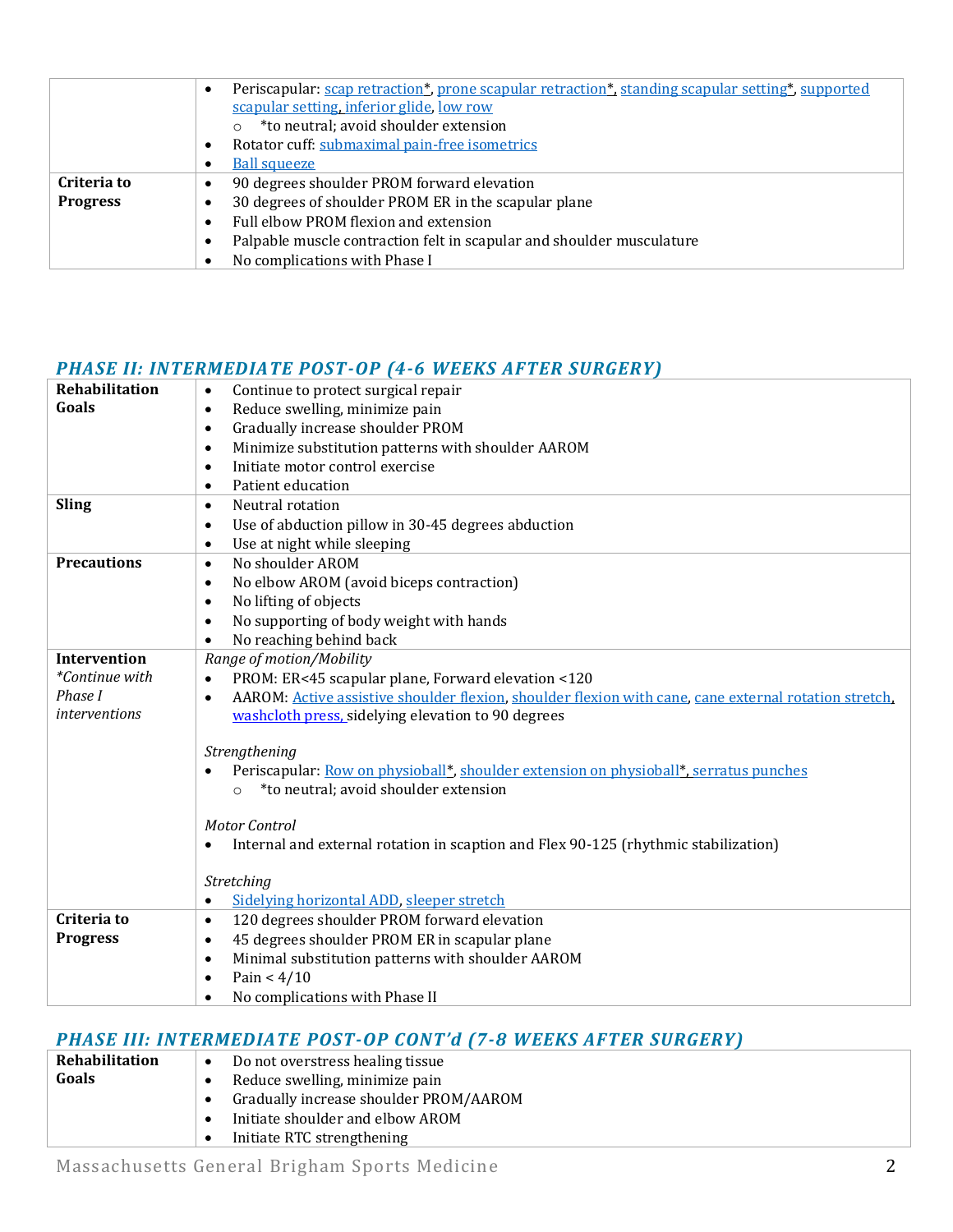|                       | Improve scapular muscle activation<br>$\bullet$                                                                                                                                                                                                                                                                                                                                                              |
|-----------------------|--------------------------------------------------------------------------------------------------------------------------------------------------------------------------------------------------------------------------------------------------------------------------------------------------------------------------------------------------------------------------------------------------------------|
|                       | Patient education<br>$\bullet$                                                                                                                                                                                                                                                                                                                                                                               |
| <b>Sling</b>          | Discontinue<br>$\bullet$                                                                                                                                                                                                                                                                                                                                                                                     |
| <b>Precautions</b>    | No resisted elbow flexion<br>$\bullet$                                                                                                                                                                                                                                                                                                                                                                       |
|                       | No lifting of heavy objects (>10 lbs)<br>$\bullet$                                                                                                                                                                                                                                                                                                                                                           |
| <b>Intervention</b>   | Range of motion/Mobility                                                                                                                                                                                                                                                                                                                                                                                     |
| <i>*Continue with</i> | PROM: ER Full in scapular plane, $\leq 90$ degrees ER in 90 degrees of abduction, IR Full in scapular<br>$\bullet$                                                                                                                                                                                                                                                                                           |
| Phase I-II            | plane, Forward elevation Full                                                                                                                                                                                                                                                                                                                                                                                |
| <i>interventions</i>  | *do not push beyond 90 degrees ER in 90 degrees of abduction                                                                                                                                                                                                                                                                                                                                                 |
|                       | AAROM: seated shoulder elevation with cane, seated incline table slides, ball roll on wall<br>$\bullet$                                                                                                                                                                                                                                                                                                      |
|                       | AROM: supine flexion, salutes, supine punch, wall climbs, elbow flexion<br>$\bullet$                                                                                                                                                                                                                                                                                                                         |
|                       | Strengthening<br>Rotator cuff: side-lying external rotation, standing external rotation w/ resistance band, standing<br>internal rotation w/ resistance band, internal rotation, external rotation<br>Periscapular: Resistance band shoulder extension*, resistance band seated rows*, rowing*, lawn<br>$\bullet$<br>mowers, robbery<br>*to neutral; avoid shoulder extension<br>Elbow: Triceps<br>$\bullet$ |
|                       | Motor Control                                                                                                                                                                                                                                                                                                                                                                                                |
|                       | Quadruped alternating isometrics<br>$\bullet$                                                                                                                                                                                                                                                                                                                                                                |
| Criteria to           | Full pain-free shoulder PROM ER and forward elevation<br>$\bullet$                                                                                                                                                                                                                                                                                                                                           |
| <b>Progress</b>       | Within 10 degrees of shoulder IR PROM of contralateral shoulder<br>$\bullet$                                                                                                                                                                                                                                                                                                                                 |
|                       | Minimal substitution patterns with shoulder AROM<br>$\bullet$                                                                                                                                                                                                                                                                                                                                                |
|                       | Pain $< 4/10$<br>$\bullet$                                                                                                                                                                                                                                                                                                                                                                                   |

# *PHASE IV: TRANSITIONAL POST-OP (9-12 WEEKS AFTER SURGERY)*

|                       | 1 1111911 1 11 111111191 11011111 1 09 1 -01 -12 -14 -11 111119 111 1111 1011111 1                              |
|-----------------------|-----------------------------------------------------------------------------------------------------------------|
| <b>Rehabilitation</b> | Do not overstress healing tissue<br>$\bullet$                                                                   |
| Goals                 | Restore full shoulder PROM and AROM<br>$\bullet$                                                                |
|                       | Initiate resisted elbow flexion at 12 weeks<br>$\bullet$                                                        |
|                       | Improve dynamic shoulder stability<br>$\bullet$                                                                 |
|                       | Progress periscapular strength<br>$\bullet$                                                                     |
|                       | Gradually return to full functional activities<br>$\bullet$                                                     |
| <b>Precautions</b>    | No lifting of heavy objects (> 10 lbs)<br>$\bullet$                                                             |
| <b>Intervention</b>   | Range of motion/mobility                                                                                        |
| <i>*Continue with</i> | PROM: Full<br>$\bullet$                                                                                         |
| Phase II-III          | AROM: Supine forward elevation with elastic resistance to 90 deg, scaption and shoulder flexion to<br>$\bullet$ |
| <i>interventions</i>  | 90 degrees elevation                                                                                            |
|                       |                                                                                                                 |
|                       | Strengthening                                                                                                   |
|                       | Periscapular: Push-up plus on knees, prone shoulder extension Is*, resistance band forward punch,<br>$\bullet$  |
|                       | forward punch, tripod                                                                                           |
|                       | o *to neutral; avoid shoulder extension                                                                         |
|                       | Elbow (12 weeks): Biceps curl, resistance band bicep curls<br>٠                                                 |
|                       |                                                                                                                 |
|                       | Motor control                                                                                                   |
|                       | Ball stabilization on wall                                                                                      |
|                       |                                                                                                                 |
|                       | Stretching                                                                                                      |
|                       | Hands behind head. IR behind back with towel, triceps and lats, doorway series                                  |
| Criteria to           | Full pain-free shoulder PROM and AROM<br>$\bullet$                                                              |
| <b>Progress</b>       | Minimal to no substitution patterns with shoulder AROM<br>$\bullet$                                             |
|                       | Performs all exercises demonstrating symmetric scapular mechanics<br>$\bullet$                                  |
|                       | Pain $< 2/10$<br>$\bullet$                                                                                      |